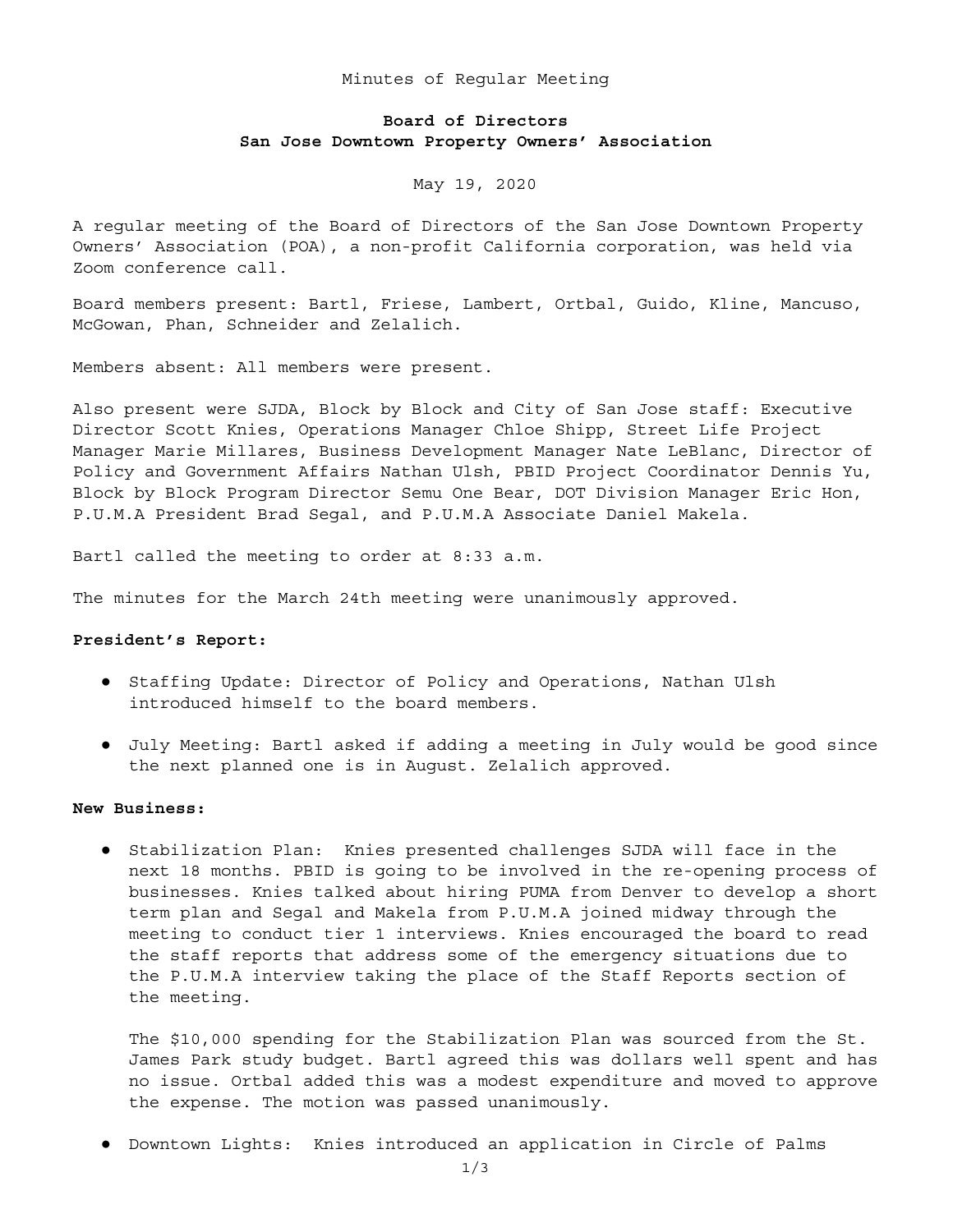during holiday season that can work with social distancing. It was an ephemeral light experience that can invite many people back into downtown San Jose. Millares reviewed this project at the ad hoc meeting and got good feedback. This project included a lighting upgrade on the palm trees and the projection will be on either the historical entrance or the sign wall. The museum had been wanting to do an architectural projection for a while. The estimated costs for the tree lights is \$70,000 and \$200,000 for the projection. The \$200,000 for the projection is split into the cost for content and the tech. Millares is working closely with SJMA and wants to make the content fall under Tier 1.

Virtual sculpture is another idea where people can view constructed augmented reality objects on their smartphones. This portion of the project would cost \$30,000. Kline felt the digital and virtual aspect of this project is great for downtown's branding, but feels the budget is not adequate for the scale of this project. Zelalich liked the idea too, but was curious if this would last past the holidays and if there is anything we can add or activate during the day because the lights only work during the night.

● PUMA: Segal, the President of P.U.M.A, introduced himself to the board. He has been involved in downtown revival for more than 30 years, especially with improvement districts. Segal describes P.U.M.A as a team of economists and planners. His stance on the economy is that most economists agree this is a deep recession for a short period of time and this is the framework in which P.U.M.A is using to create the Stabilization Plan.

Segal asked the board members to introduce themselves. Everyone gave a brief description of how long they have been involved with the PBID and which entity they represent. Segal then proceeded with the three questions:

o Question 1: What are the two or three most important things for the PBID to do in downtown San Jose?

### Responses:

- Bartl is concerned about cleanliness, safety, and homelessness ▪ Seven board members said the clean and safe fundamentals are
- the most important
- Five board members said homelessness is the most important
- Kline said helping businesses transform was the most important
- Zelalich emphasized the importance of ramping up business development services, especially on the ground floor
- Mancuso added that ground floor and retail activation is the most important thing for property management
- Schneider said there needs to be more retail and there are enough bars and restaurants
- Phan suggested a media campaign may be necessary to let the public know that downtown San Jose is working to make it a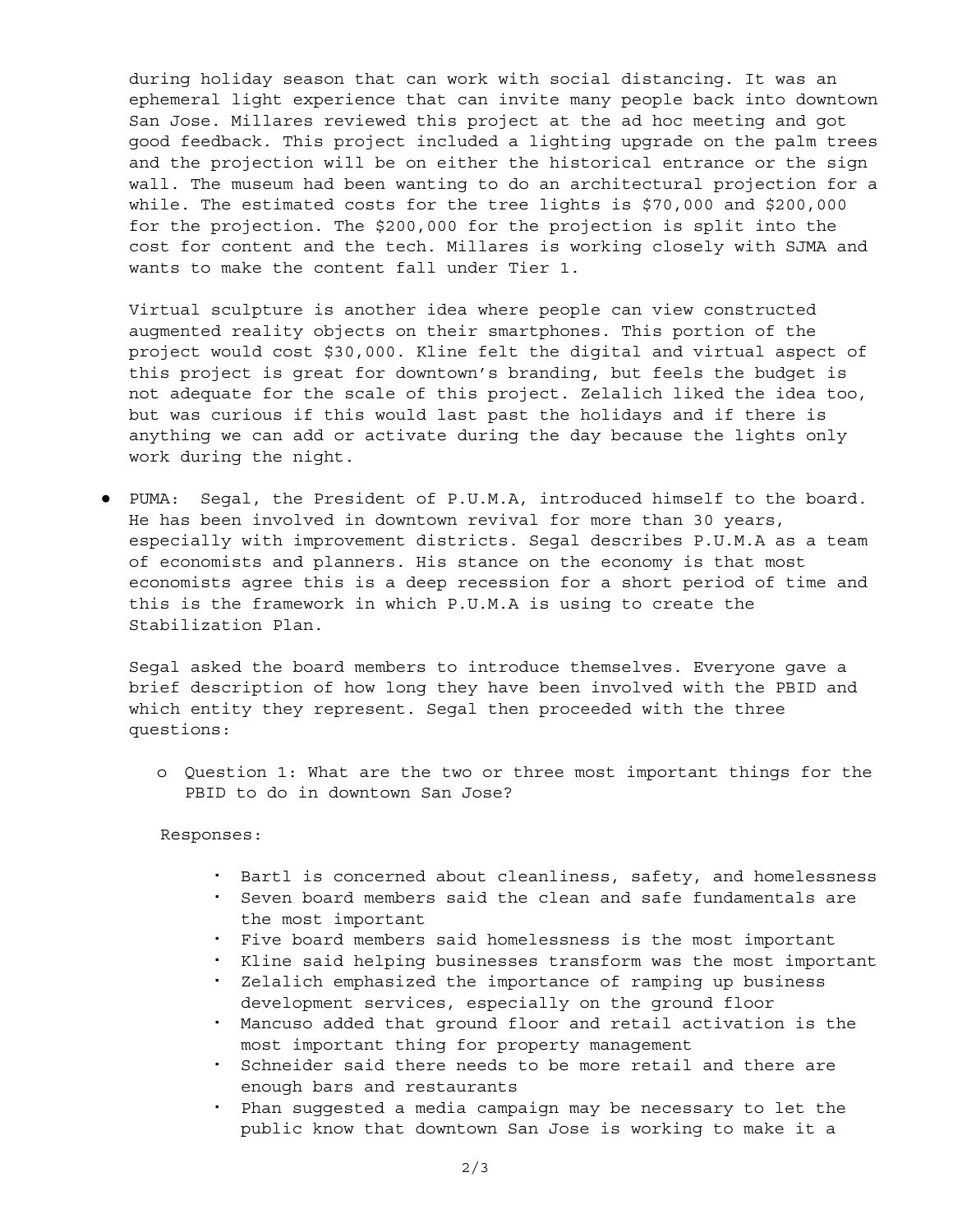safe and welcoming place

- Ortbal raised the question: How do we make and transition businesses to be COVID safe?
- Schneider is curious how downtown dining will change and how outdoor dining may impact parking and transportation
- o Question 2: Thinking beyond the pandemic (3+ years later), what programs and services should the PBID do differently, or a greater emphasis on current services?

Responses:

- Bartl raised a two part question: How do we reach out to people and bring them downtown? Having something to provide in downtown that is more than just bars because it's still not a destination place. How do we get people to take VTA to downtown?
- . Phan said our residential level needs to get to a point where people will crave public spaces more
- Zelalich said bolstering our downtown parks, such as St. James Park, is a place that makes sense for the PBID to explore in partnership with the City. Also communicating PBID services and the story to members will improve our messaging. More business services are needed. The one other area Zelalich thinks the PBID could explore is the management of public spaces in downtown and how that works. For example, activating the area underneath Highway 87
- Knies wrote in the chat: Another long term play for PBID is how to incorporate Downtown West and 100 plus new acres into the district.
- Ortbal asked if there is anything we can do that we might not be able to do due to the pandemic or something we can't do due to regulations
- Phan said there's not enough connectivity between the downtown hot spots or micro neighborhoods
- o Question 3: As you prepare for renewal, knowing we are doing this in an interesting time, what are 2 or 3 things we should be looking at collectively in anticipation for renewal?

Responses:

- Bartl brought up the PBID boundaries and which directions it can change. He emphasized not going too big to support it and balancing what we can do with the funding we receive.
- Phan questioned what services are big tech campuses going to need and what services that the public needs in the downtown core. Maybe crafting different benefit zones could be useful. He emphasized using data like pedestrian counts to understand foot traffic and using other essential data to make informed decisions.